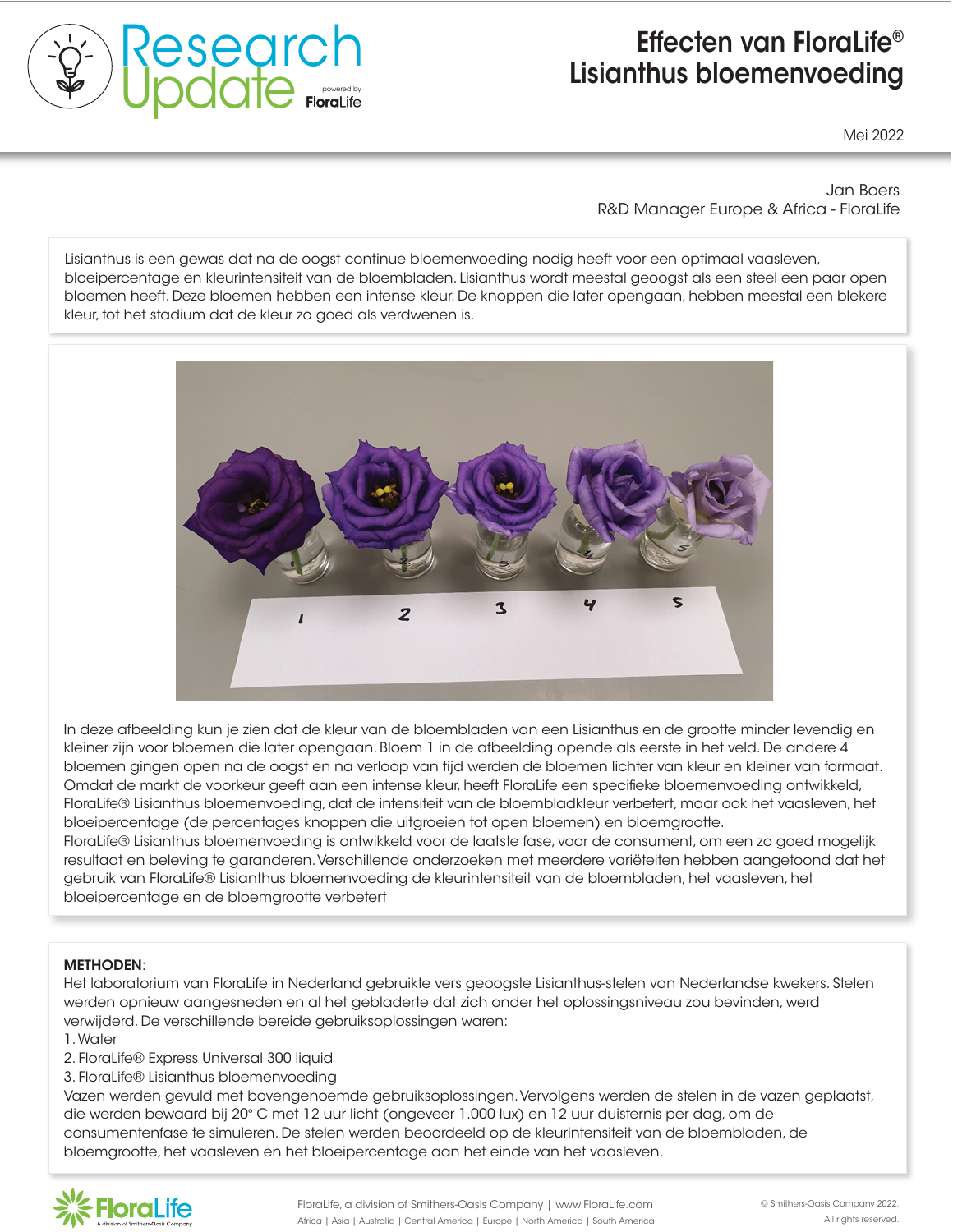

# Effecten van FloraLife® Lisianthus bloemenvoeding

Mei 2022

### Jan Boers R&D Manager Europe & Africa - FloraLife

additional 0.4 cm with 'Pink Floyd' to 1.5 cm with 'Freedom' and 'High and Exotic'.

200 and vases of FloraLife® Express 300 increased vase life and flower opening

FloraLife® Rose Enhancer increased vase life by 2.4 days and flower diameter

#### the natural development of roses. The RESULTATEN:

Tabel 1. Vaasleven (in dagen) voor elke behandeling When averaged over all cultivars, FloraLife® Rose Enhancer increased stemming and the enhancer increased stemming and

|                                   | Rosita   | Piccolo | Piccolo | Rosita | Rosita | Rosita | Rosita | Average |
|-----------------------------------|----------|---------|---------|--------|--------|--------|--------|---------|
| Treatment                         | Lavender | Violet  | White   | Blue   | Green  | Pink   | White  |         |
| Water                             | 4.6      | 10,6    | 8,0     | 10.2   | IO.'   |        | 8,     | 9,0     |
| FloraLife® Express Universal 300  | 4.2      | 18.9    | 16,5    | 21.9   | 20.7   | 22.1   | 21.9   | 19,5    |
| FloraLife® Lisianthus Flower Food | 9.9      | 21.8    | 23,4    | 25.8   | 23,8   | 24,9   | 23.7   | 21,8    |

Tahel 2 Vaasleven (in dagen) voor elke het Tabel 2. Vaasleven (in dagen) voor elke behandeling.<br>Tabel 2. Vaasleven (in dagen) voor elke behandeling.

|                                   | Rosita   | Piccolo | Piccolo | Rosita | Rosita | Rosita | Rosita | Average |
|-----------------------------------|----------|---------|---------|--------|--------|--------|--------|---------|
| <b>Treatment</b>                  | Lavender | Violet  | White   | Blue   | Green  | Pink   | White  |         |
| Water                             | 30.4%    | 76%     | 63%     | 57%    | 55%    | 65%    | 51%    | 56.8%   |
| FloraLife® Express Universal 300  | 81.6%    | 90%     | 88%     | 83%    | 83%    | 92%    | 85%    | 86.0%   |
| FloraLife® Lisianthus Flower Food | 62.6%    | 98%     | 99%     | 98%    | 99%    | 99%    | 92%    | 92,5%   |
|                                   |          |         |         |        |        |        |        |         |

Foto's tonen de verschillen in kleurintensiteit van bloembladen en bloemgrootte:

Methods Foto 1: Rosita Pink - Water - Dag 14